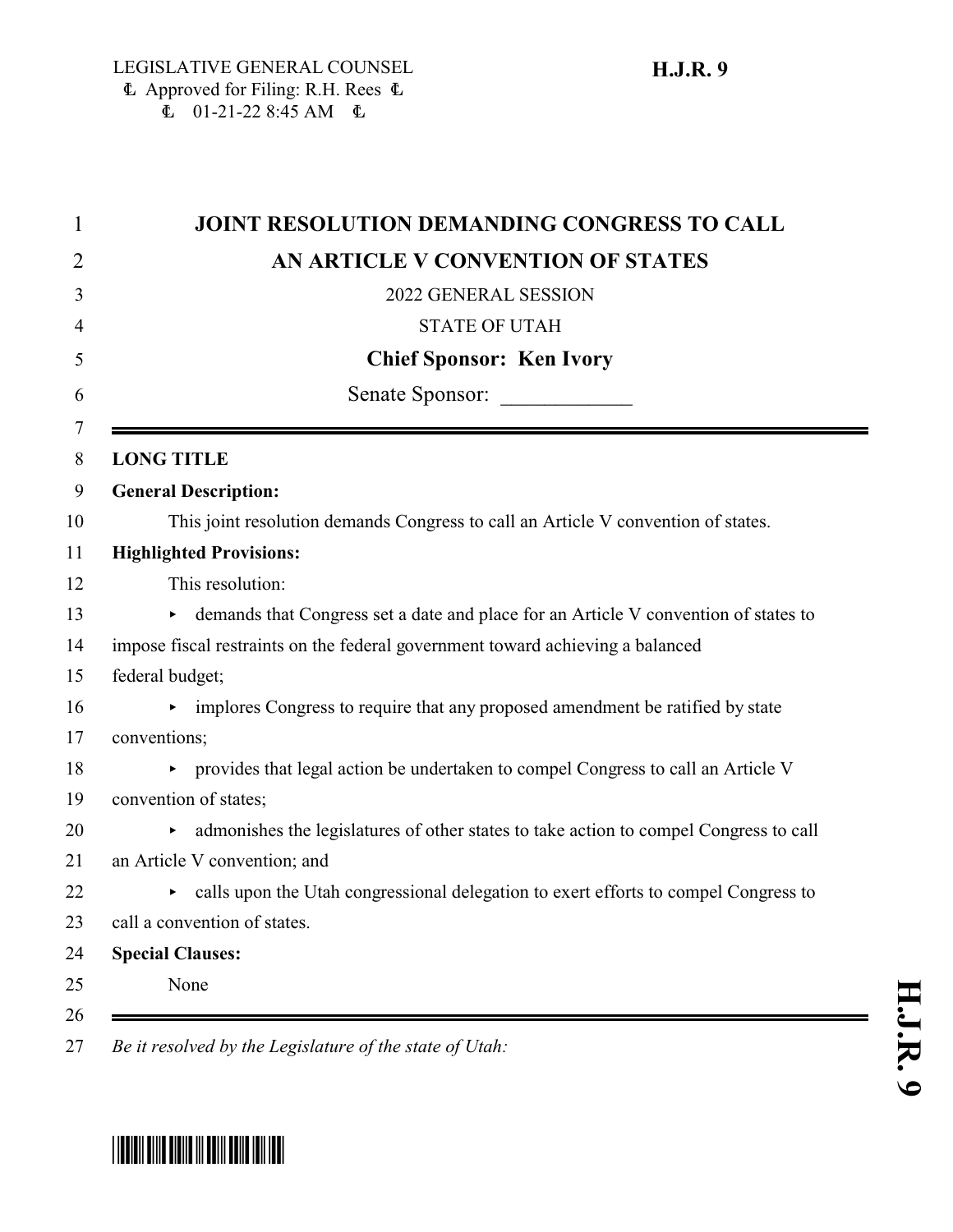## **H.J.R. 9 01-21-22 8:45 AM**

| 28 | WHEREAS, Article V of the United States Constitution states that: "The Congress,                 |
|----|--------------------------------------------------------------------------------------------------|
| 29 | on the Application of the Legislatures of two thirds of the several States, shall call a         |
| 30 | Convention for proposing Amendments" to the United States Constitution;                          |
| 31 | WHEREAS, in 1979, the Legislature of the State of Nevada passed an Article V                     |
| 32 | application for a convention for proposing amendments to the United States Constitution for      |
| 33 | the purpose of imposing fiscal restraints upon the federal government;                           |
| 34 | WHEREAS, the Nevada application stated:                                                          |
| 35 | "Whereas, The national debt now amounts to hundreds of billions of dollars and is                |
| 36 | increasing enormously each year as federal expenditures grossly exceed federal revenues; and     |
| 37 | Whereas, Payment of the increased interest on this ever-expanding debt imposes a                 |
| 38 | tremendous burden on the taxpayers of this country; and                                          |
| 39 | Whereas, Continuous deficit financing by the Federal Government supports inflationary            |
| 40 | conditions which adversely affect the national economy and all Americans, particularly those     |
| 41 | persons with fixed or low income; and                                                            |
| 42 | Whereas, Constantly increasing use of deficit financing has enabled the Federal                  |
| 43 | Government to allocate considerable sums to programs which in many instances have proved         |
| 44 | to be wasteful and nonbeneficial to the public; and                                              |
| 45 | Whereas, Limiting federal expenditures in each fiscal year to revenues available in that         |
| 46 | year, except during national emergencies, will result in greater selectivity of federal programs |
| 47 | for the benefit of the public; and                                                               |
| 48 | Whereas, The annual federal budgets continually reflect the unwillingness or inability           |
| 49 | of both the legislative and executive branches of the Federal Government to balance the budget   |
| 50 | and demonstrate the necessity for a constitutional restraint up on deficit financing";           |
| 51 | WHEREAS, combined with the Article V applications for a convention of states on any              |
| 52 | subject, the Nevada Article V application was the 34th application, constituting 2/3 of all      |
| 53 | states, for a convention of states for imposing fiscal restraints on the federal government      |
| 54 | toward achieving a balanced federal budget;                                                      |
| 55 | WHEREAS, Congress has failed to comply with its constitutional mandate to "call a                |
| 56 | Convention for proposing Amendments on the Application of the Legislatures of two thirds         |
| 57 | of the several states" upon receipt of the Nevada Article V application published in the         |
| 58 | Congressional Record on February 8, 1979;                                                        |
|    |                                                                                                  |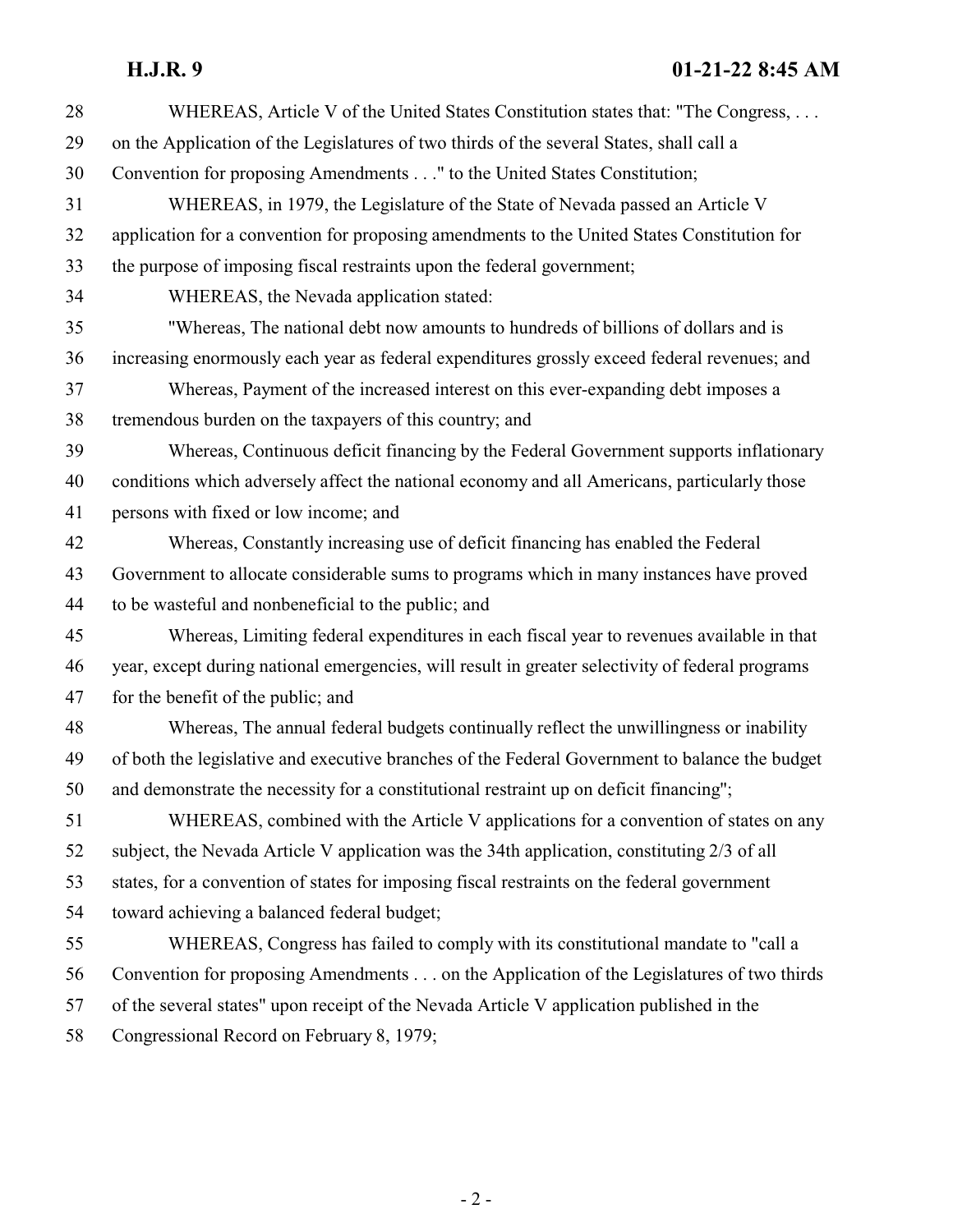### **01-21-22 8:45 AM H.J.R. 9**

- 59 WHEREAS, as indicated in the following chart, by the end of 1979 the legislatures of
- 60 39 states had made application for an Article V convention for imposing fiscal restraints on the
- 61 federal government:

| 62 |                | <b>State</b>                      | Year<br><b>Passed</b> | <b>Subject</b> | <b>Citation</b>                                                                          | <b>Additional BBA</b><br><b>Applications</b><br>Passed by 1979                              |
|----|----------------|-----------------------------------|-----------------------|----------------|------------------------------------------------------------------------------------------|---------------------------------------------------------------------------------------------|
| 63 |                | Virginia<br>(11/14/1788)          | 1788                  | Plenary        | 1 Annals of Cong.<br>258-59                                                              | 1973: (HJR75) 119<br>Cong. Rec. 8091                                                        |
|    | $\mathbf{1}$   |                                   |                       |                | (J. Gales, Sr. ed.,<br>1834)<br>(H.R., May 5, 1789)                                      | 1975: (SJR107) 121<br>Cong. Rec. 5793<br>1976: (SJR36) 122<br>Cong. Rec. 8335-36            |
| 64 | $\overline{2}$ | New York                          | 1789                  | Plenary        | H.R. Jour., 1st<br>Cong., 1st Sess.,<br>29-30 (May 6,<br>1789)                           |                                                                                             |
| 65 | $\overline{3}$ | Georgia                           | 1832                  | Plenary        | S. Jour., 22nd<br>Cong., 2nd Sess.,<br>65-66 (Jan. 9, 1833)                              | 1976: (HR469-1267)<br>122 Cong. Rec. 2740                                                   |
| 66 | $\overline{4}$ | South<br>Carolina<br>(12/13/1832) | 1832                  | Plenary        | H.R. Jour. 22nd<br>Cong., 2nd Sess.<br>219-20 (Jan. 21,<br>1833)                         | 1976: (S.C. ACTS) 122<br>Cong. Rec. 4329<br>1979: (S1024) 125<br>Cong. Rec. 2114            |
| 67 | 5              | Illinois                          | 1861                  | Plenary        | Ill. Laws 281-82                                                                         |                                                                                             |
| 68 | 6              | Indiana<br>(3/11/1861)            | 1861                  | Plenary        | Cong. Globe, 37th<br>Cong., Special<br><b>Session 1465-66</b><br>(S., March 18,<br>1861) | 1957: (HECR9) 103<br>Cong. Rec. 6475-76<br>1976: 122 Cong. Rec.<br>931<br>1979: (SEJR8) 125 |
|    |                |                                   |                       |                |                                                                                          | Cong. Rec. 9188                                                                             |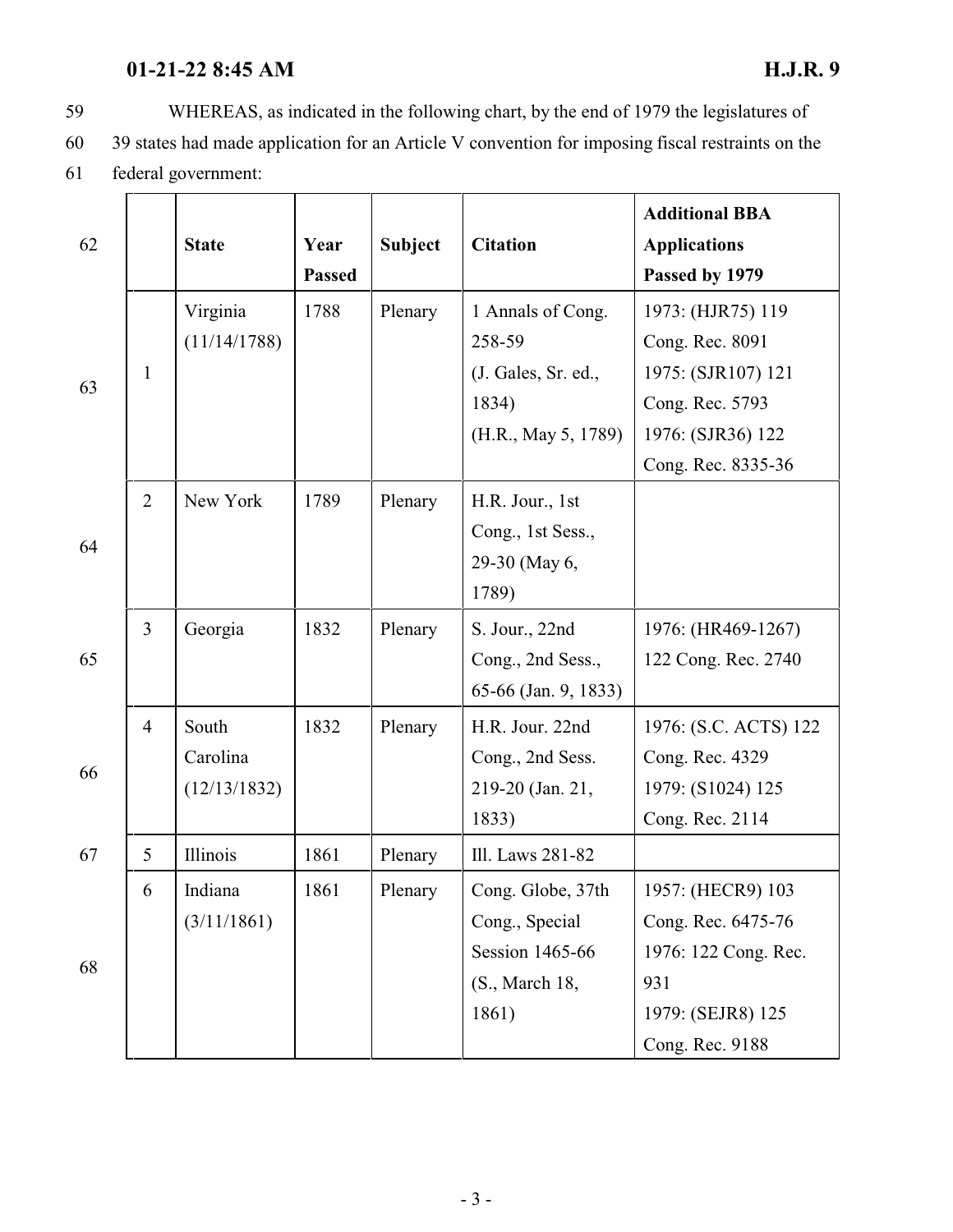| 69     | $\overline{7}$ | Kentucky<br>(RES1)     | 1861 | Plenary | Cong. Globe, 36th<br>Cong., 2nd Sess.<br>751, (S., Feb. 5,<br>1861) |                                           |
|--------|----------------|------------------------|------|---------|---------------------------------------------------------------------|-------------------------------------------|
| 70     | 8              | Ohio                   | 1861 | Plenary | Ohio Laws 181                                                       |                                           |
| 71     | 9              | New Jersey             | 1861 | Plenary | Cong. Globe, 36th<br>Cong. 2nd Sess. 680<br>(S., Feb. 1, 1861)      |                                           |
| 72     | 10             | Texas<br>(SCR4)        | 1899 | Plenary | 33 Cong. Rec.219<br>(1899)                                          | 1979: (HCR31) 125<br>Cong. Rec. 5223-24   |
| 73     | 11             | Colorado<br>(SB13)     | 1901 | Plenary | 45 Cong. Rec. 7113<br>(1910)                                        | 1978: (SJM1) 124 Cong.<br>Rec. 8778       |
| 74     | 12             | Oregon<br>(HJR4)       | 1901 | Plenary | 34 Cong. Rec. 2290<br>(1901)                                        | 1979: (SJM2) 125 Cong.<br>Rec. 5953       |
| 75     | 13             | Washington<br>(HB90)   | 1901 | Plenary | 1901 Wash. Laws<br>333                                              |                                           |
| 76     | 14             | Iowa<br>(3/24/1904)    | 1904 | Plenary | 38 Cong. Rec. 4959<br>(1904)                                        | 1979: (SJR1) 125 Cong.<br>Rec. 15,227     |
| 77     | 15             | Kansas<br>(HCR4)       | 1907 | Plenary | 41 Cong. Rec. 2929<br>(1907)                                        | 1979: (SCR1661) 125<br>Cong. Rec. 2110    |
| $78\,$ | 16             | Missouri<br>(3/6/1907) | 1907 | Plenary | 45 Cong. Rec. 7116<br>(1910)                                        |                                           |
| 79     | 17             | Nebraska               | 1907 | Plenary | 1907 Neb. Laws<br>583-84                                            | 1979: (LR106) 125<br>Cong. Rec. 2112      |
| 80     | 18             | North<br>Carolina      | 1907 | Plenary | 45 Cong. Rec. 7117<br>(1910)                                        | 1979: (SJR1) 125 Cong.<br>Rec. 3310-11    |
| 81     | 19             | Oklahoma<br>(SJR9)     | 1908 | Plenary | 45 Cong. Rec.<br>7117-18 (1910)                                     | 1978: (HJR1049) 124<br>Cong. Rec. 12, 397 |
| 82     | 20             | Montana<br>(SJR1)      | 1911 | Plenary | 46 Cong. Rec. 2411<br>(1911)                                        |                                           |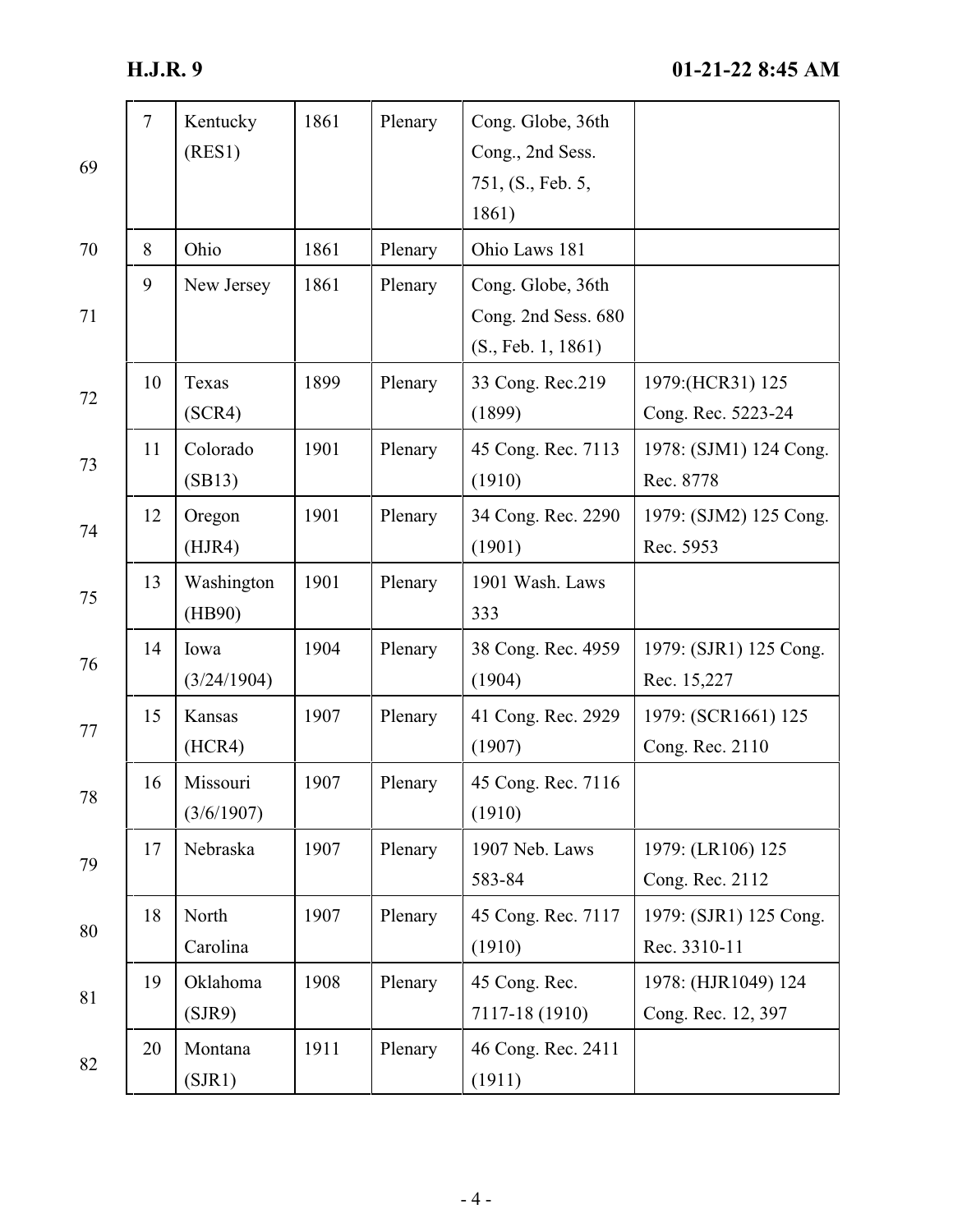**01-21-22 8:45 AM H.J.R. 9**

| 83 | 21 | Wisconsin<br>(JR15S)   | 1911 | Plenary                   | 47 Cong. Rec. 1873<br>(1911)          |                                                                                     |
|----|----|------------------------|------|---------------------------|---------------------------------------|-------------------------------------------------------------------------------------|
| 84 | 22 | Wyoming<br>(EJR4)      | 1961 | Balanced<br><b>Budget</b> | 107 Cong. Rec.<br>2759 (1961)         | 1978: (EJR1) 124 Cong.<br>Rec. 14056                                                |
| 85 | 23 | Alabama<br>(HJR105)    | 1975 | Balanced<br><b>Budget</b> | 121 Cong. Rec.<br>28,347 (1975)       | 1979:(HJR227) 125<br>Cong. Rec. 2108-09                                             |
| 86 | 24 | Louisiana<br>(SCR109)  | 1975 | Balanced<br><b>Budget</b> | 121 Cong. Rec.<br>25,312 (1975)       | 1979: (SCR4) 125 Cong.<br>Rec. 19,470-71<br>1979: (SCR73) 125<br>Cong. Rec. 2110-11 |
| 87 | 25 | Mississippi<br>(HCR51) | 1975 | Balanced<br><b>Budget</b> | 121 Cong. Rec.<br>12, 175 - 76 (1975) | 1979: (HCR51) 125<br>Cong. Rec. 2111-12                                             |
| 88 | 26 | Delaware<br>(HCR36)    | 1976 | Balanced<br><b>Budget</b> | 122 Cong. Rec.<br>4329 (1976)         |                                                                                     |
| 89 | 27 | Florida<br>(SM234)     | 1976 | Balanced<br><b>Budget</b> | 125 Cong. Rec.<br>2109-10 (1979)      |                                                                                     |
| 90 | 28 | Pennsylvania<br>(R236) | 1976 | Balanced<br><b>Budget</b> | 125 Cong. Rec.<br>2113-14 (1979)      |                                                                                     |
| 91 | 29 | Arizona<br>(HCM2003)   | 1977 | Balanced<br><b>Budget</b> | 123 Cong. Rec.<br>18,873-74 (1977)    | 1979: (HCM2320) 125<br>Cong. Rec. 2109<br>1979: (SJR1002) 125<br>Cong. Rec. 7920-21 |
| 92 | 30 | Maryland<br>(SJR4)     | 1977 | Balanced<br><b>Budget</b> | 123 Cong. Rec.<br>2545-46 (1977)      |                                                                                     |
| 93 | 31 | Tennessee<br>(HJR22)   | 1977 | Balanced<br><b>Budget</b> | 123 Cong. Rec.<br>18,419 (1977)       | 1978: (HJR22) 124<br>Cong. Rec. 11,437-38                                           |
| 94 | 32 | Arkansas<br>(HJR1)     | 1979 | Balanced<br><b>Budget</b> | 125 Cong. Rec.<br>4372 (1979)         |                                                                                     |
| 95 | 33 | Idaho<br>(HCR7)        | 1979 | Balanced<br><b>Budget</b> | 125 Cong. Rec.<br>3657 (1979)         |                                                                                     |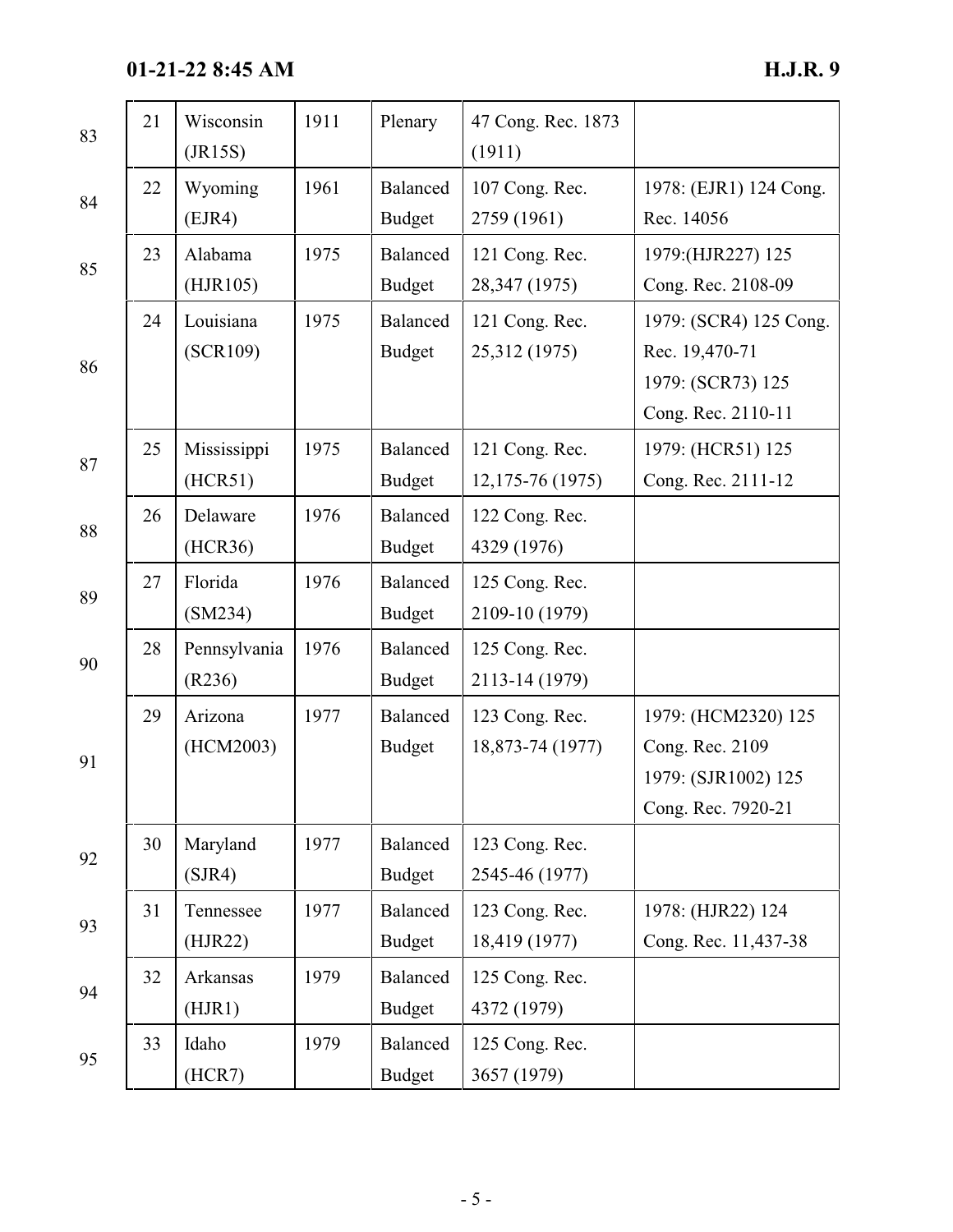| 96  | 34 | Nevada<br>(SJR22)                 | 1979 | Balanced<br><b>Budget</b> | 125 Cong. Rec.<br>2112 (1979)    |  |
|-----|----|-----------------------------------|------|---------------------------|----------------------------------|--|
| 97  | 35 | <b>New</b><br>Hampshire<br>(HCR8) | 1979 | Balanced<br><b>Budget</b> | 125 Cong. Rec.<br>11,584 (1979)  |  |
| 98  | 36 | New Mexico<br>(SJR)               | 1979 | Balanced<br><b>Budget</b> | 125 Cong. Rec.<br>2112-13 (1979) |  |
| 99  | 37 | North<br>Dakota<br>(SCR4018)      | 1979 | Balanced<br><b>Budget</b> | 125 Cong. Rec.<br>2113 (1979)    |  |
| 100 | 38 | South<br>Dakota<br>(JR)           | 1979 | Balanced<br><b>Budget</b> | 125 Cong. Rec.<br>3656-57 (1979) |  |
| 101 | 39 | Utah                              | 1979 | Balanced<br><b>Budget</b> | 125 Cong. Rec.<br>4372-73 (1979) |  |

102 WHEREAS, Alexander Hamilton in Federalist 85 stated that "The Congress 'shall call a 103 convention.' Nothing in this particular is left to the discretion of that body";

 WHEREAS, from February 8, 1979, when Congress was constitutionally mandated to call a convention of states for the purpose of imposing fiscal restraints on the federal government toward achieving a balanced federal budget, the nation's debt has ballooned from \$830 billion to approximately \$30 trillion while the value of the dollar has declined over 70%; WHEREAS, the United States Constitution was ratified by Convention Delegates "chosen in each State by the People thereof" and the 21st Amendment, repealing Prohibition, was ratified in 1933 by a vote of the people for YES-pledged Delegates in 38 of 39 state conventions: NOW, THEREFORE, BE IT RESOLVED that the Legislature of the state of Utah demands that Congress, within 60 calendar days after receiving this resolution, designate a place and a date within 2022 for the nation's first Article V Convention for Proposing Amendments to impose fiscal restraints on the federal government toward achieving a balanced

116 federal budget, based on the 39 unrescinded, continuing resolution Applications published in